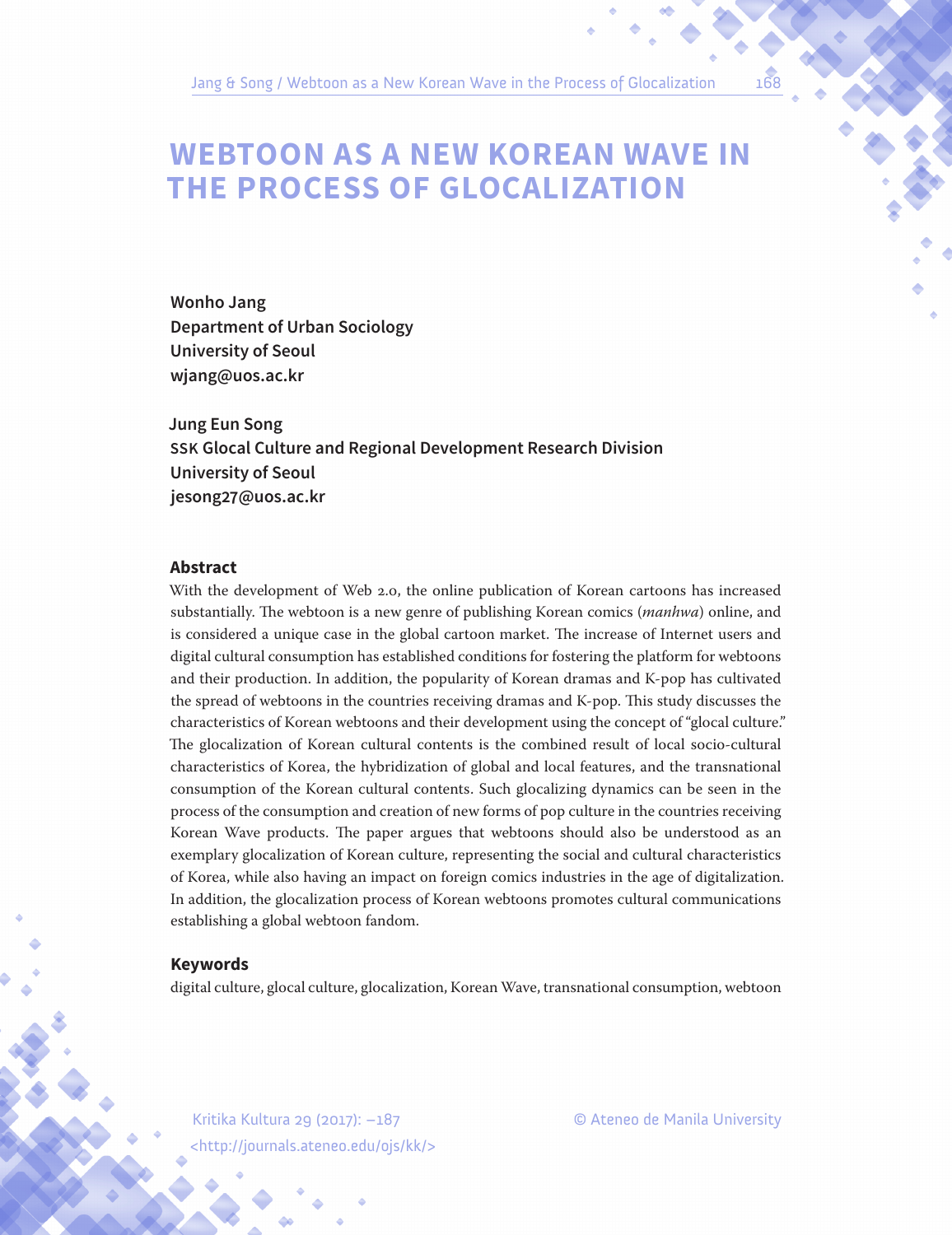### **About the Authors**

Wonho Jang is Professor of Urban Sociology at University of Seoul. He received his PhD in sociology from the University of Chicago. He specializes in urban sociology, social capital, regional sociology, and the Korean Wave studies.

Jung Eun Song is an SSK (Social Science Korea) research professor at University of Seoul. She received PhD in cultural policy and arts administration from the Ohio State University. Her research interests are cultural studies and the Korean Wave.

<http://journals.ateneo.edu/ojs/kk/>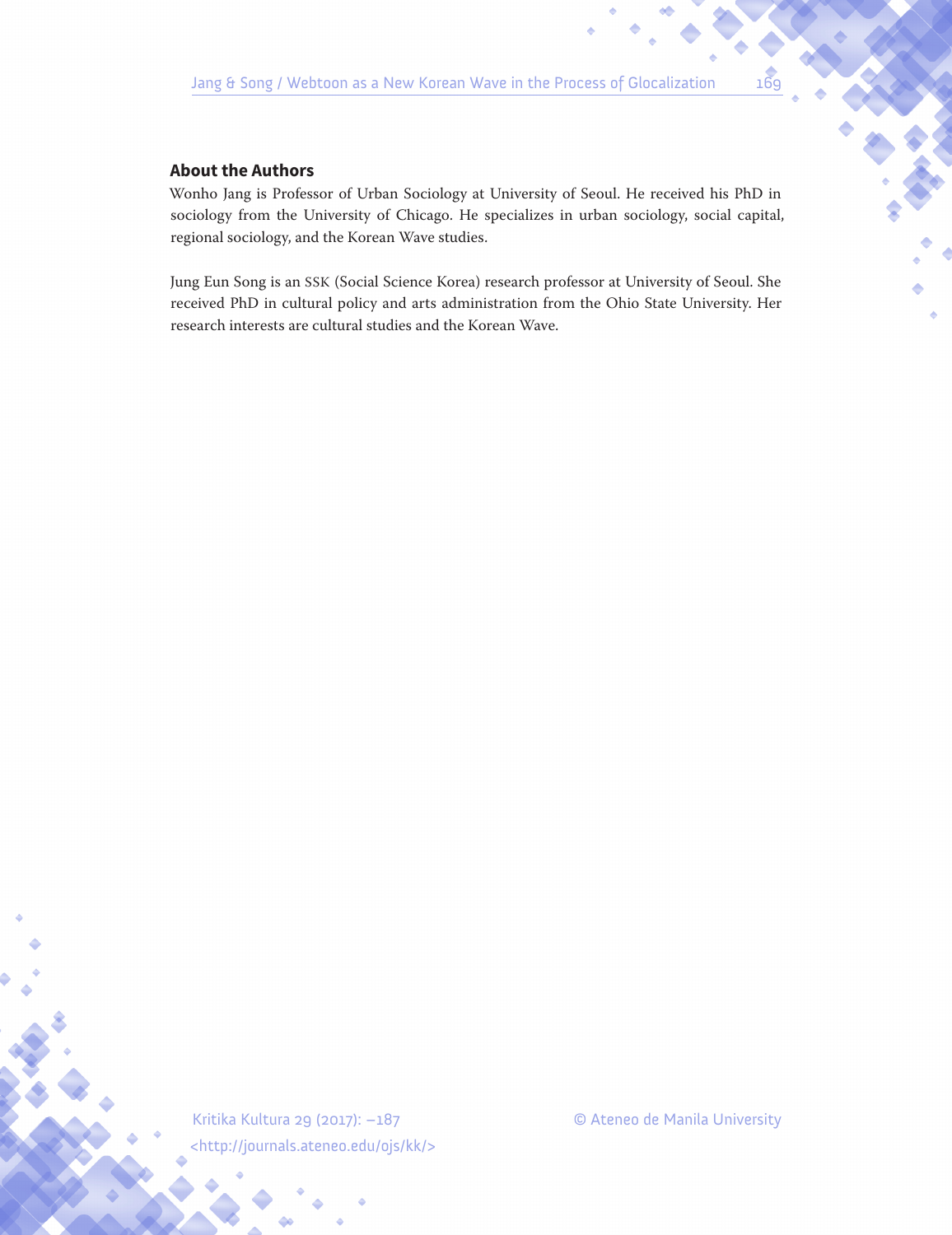#### INTRODUCTION

At its advent, writers of the Korean Wave highlighted the uniqueness of Korean culture and the impact of media developments such as YouTube on the success of K-pop. Many of them considered it to be a transient and temporary event. However, the Korean Wave has developed as a global pop culture shown in various new media channels, such as online and mobile platforms. Korean dramas have been exported to approximately 80 countries, and the number of views and downloads of K-pop on YouTube was more than 50 billion in 2015 (Jang and Lee 6). In this sense, the Korean Wave has promoted the familiarity and favorability of Korean culture in the world.

As the Korean Wave becomes a global cultural trend in the pop culture industry around the world, the regions receiving the Korean Wave have also started communicating with it by producing many local cultural products similar to Korean Wave contents. For example, K-pop-style idol groups such as '365' have appeared in Vietnam and become representative local idol groups. In this sense, the Korean Wave has led a cultural circulation where consumers have become producers of specific cultural products.

This paper defines these phenomena as "glocalizing dynamics" where a local country recreates a new hybrid culture as a way of responding to a global influence on local culture. The new hybrid culture has in turn been consumed transnationally through cultural communications based on cultural similarities. Thus, these days, popular culture industries in many countries react to hybridized global and local contexts when they receive global cultural contents. In this way, the industries promote transnational cultural consumption and exchange in the world. This paper defines these hybrid cultures as "glocal culture" and, in doing so, mainly focuses on cultural materials and contents related to pop culture. In this sense, Korean drama and K-pop are examples of glocal culture.

This paper will first discuss the concept of glocal culture and suggest webtoons, one of the rising Korean Wave contents, as an example of glocal culture. Like K-pop, the characteristics of webtoons are the results of making a balance between the hybridity of global factors and local characteristics. The development of digital culture in Korea allowed hybridization and recreation of the global cartoons into the form of webtoons, a new type of digital content. The system of Korean webtoon production has also spread transnationally and has been rooted in the comics industry in many foreign countries. Korean webtoons have spread to many countries through the active participation of foreign webtoon fans who introduce webtoons to their own countries and translate the contents into various languages. The paper will describe the process of the glocalization of Korean webtoons in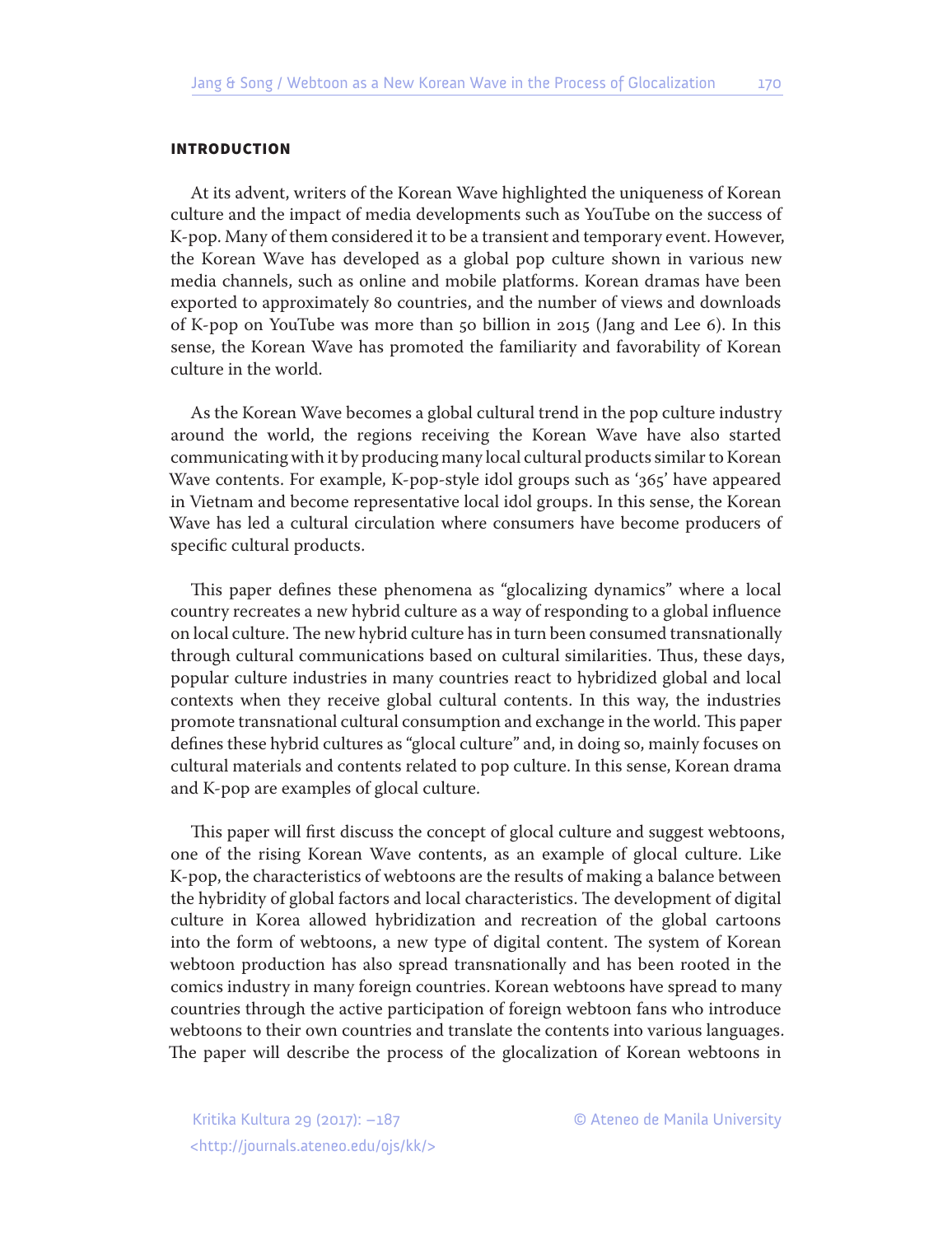terms of cultural communications whereby Korean webtoon artists cooperate with local webtoon artists sharing storytelling resources and techniques.

#### THE GLOCALIZING DYNAMICS OF THE KOREAN WAVE

#### **1. The Concept of Glocal Culture**

Local people are experiencing cultural globalization with the spread of cultural communication and exchange throughout the world. However, cultural globalization always takes place in local contexts, such as through fashion, music, dance, film, food, language, and creating cultural hybridity. Cultural hybridity should not be considered cultural homogenization. Cultural hybridization creates balance by maintaining local identities in the process of interaction with global cultures. The impact of globalization is decided by "a matter of the interplay of an institutional-technological impetus towards 'globality' with counterpoised 'localizing' forces" (Tomlinson 270; Jang et al. 76).

The term "glocalization" was inspired by the Japanese business field in the 1980s, which meant local adaptations to penetration of global products (Robertson 16). When the term was first used, it mainly meant localized penetration of the global products in the local market. However, these days, it is more likely to mean globalization of local materials and contents. Glocalization currently means globalization of local materials and contents by interplaying regional tendencies with global political, economic, social, religious, and cultural ethos (Jang and Lee 7; Barker 77; Mendis 2). In this sense, glocalization can be defined as the intersection of regional tendencies with global characteristics and by the simultaneity of both universalizing and particularizing tendencies (Jang and Lee 7). Some scholars discuss glocalization as a counterproposal of cultural differentiation (Vizureanu 70).

"Glocal culture" has the same characteristics as glocalization, meaning hybridity of global culture and local cultural characteristics. The specific socio-cultural characteristics of local society reshape and change global cultural contents, and produce a new culture, which has both universal and particular cultural characteristics (Jang and Lee 7). Glocal culture can empower local communities to make a balance on hybridity of global factors and local characteristics and to meet community needs (Mendis et al. 2). Glocal culture can, in turn, be consumed transnationally because of the universal characteristics inherent in hybrid culture. Then, a new glocal culture can appear in the countries that consume the glocal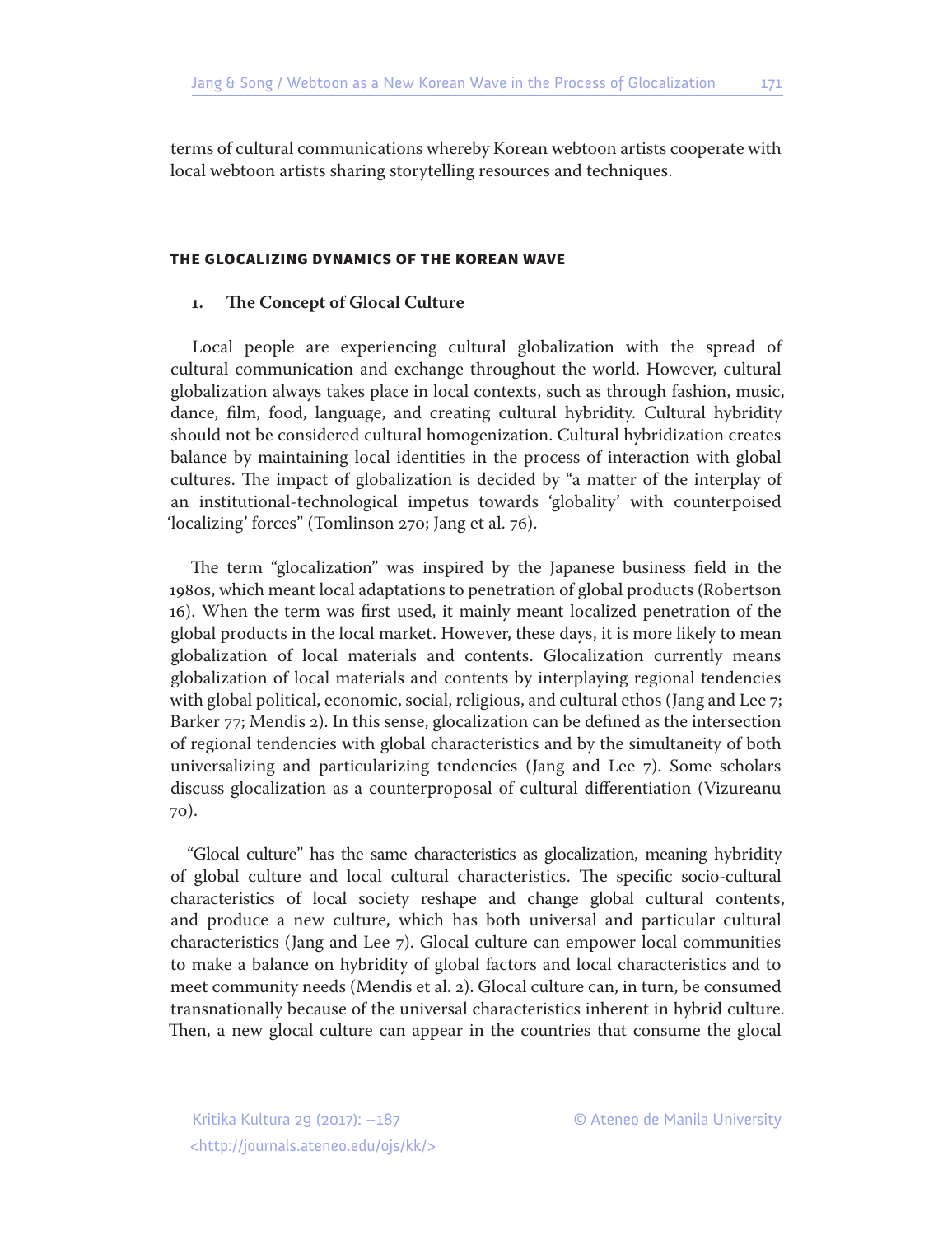

**Fig. 1.** The Process of the Development of Glocal Culture and Its Transnational Consumption. Revised from Wonho, Jang and Byungmin Lee (8)

culture. Figure 1 shows the process of the development of glocal culture and its transnational consumption which leads to the creation of a new glocal culture.

#### **2. The Glocalization of the Korean Wave (***Hallyu***)**

The Korean Wave can be considered an exemplary case of glocal culture. It skillfully blends Western and Asian values into cultural products, presenting a "vision of modernization" and universal values such as pure love and familism in Korea-specific ways. It can be said that the success of the Korean Wave was the result of market development by neo-liberal capitalism and of the transnational cultural traffic including digitalization of new media. However, the specific characteristics of the Korean Wave need to be explained with a view of the mixture of global impacts and local contexts, and its transnational consumption. As for global impacts, Korea experienced a strong U.S. influence when it launched exportoriented industrialization after 1961. It is also true that the Cold War between the U.S. and the Communist bloc made Korea more dependent on America in politics, economics, and culture. Japanese culture, an Eastern version of global culture, flooded into Korea after 1965 when Korea established diplomatic relations with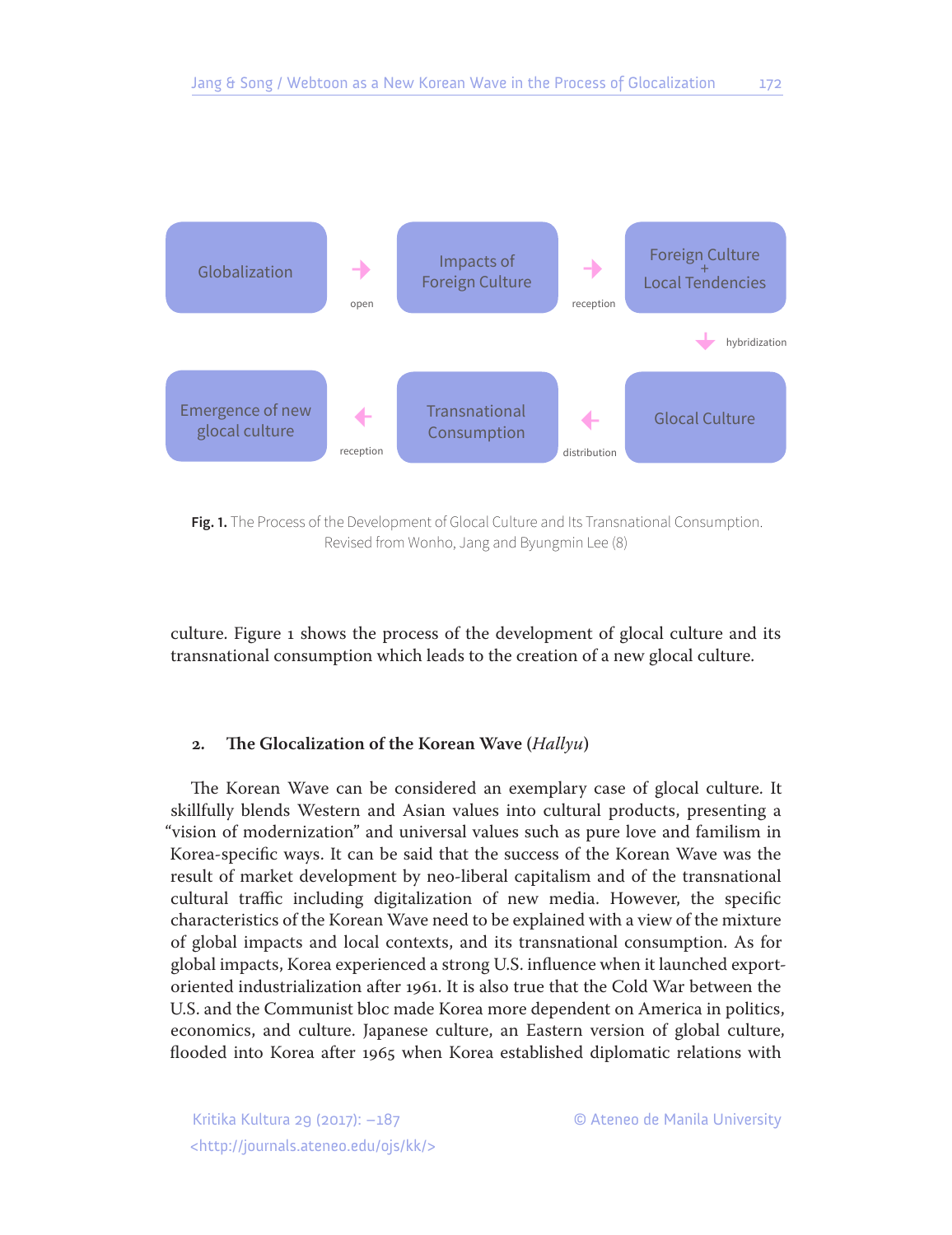Japan. Lastly, since the 1990s, when the Soviet Union and Eastern Europe became market-oriented societies, Korea actively entered into business in the European market and in turn received a strong influence from Europe. With these global impacts, Korean dramas and K-pop have also received heavy influences from the U.S., Japan, and Europe. Korean pop music has been influenced by American folk music and hip hop, Japanese *enka*, and European electronic music.

In addition, an increase in cultural exchanges and international co-productions of movies and dramas among Asian countries has resulted in both the growth of Korean cultural industries and cultural exchanges among Asian countries. The diverse responses to the Korean Wave in Asian countries are related to individual interactions between Asian people and Koreans in terms of values and experiences. According to Kim and Bae, the Korean Wave drama fans emphasize the similarities between the Korean Wave and their own cultures such as politeness and familyorientation. At the same time, some of the fans appreciate the creativity and the hybridity of the Korean Wave (41).

K-pop is an example of cultural hybridization based on the hybrid style among western dance music, Korean idol music, and K-pop stars' attitudes and emotions in eastern culture (Sooah Kim 56-57). Dong Yeon Lee said that the elements of fashion, dance, lyrics, and rhythm in K-pop accept and transform contemporary global trends (cited in Sooah Kim 56-57), while at the same time K-pop reflects Korean national culture rooted in the expression of Koreanness (Sooah Kim 57). Korean Wave fans in different regions are "transnational consumers and learners of popular culture for inter-ethnic cultural understanding" based on their active consumption and participation in the Korean Wave (Oh 426).

As an exemplary glocal culture, K-pop songs have also been consumed transnationally since the development of Web 2.0. K-pop fans delivered Korean Wave contents mostly through YouTube, Facebook, and online fan pages in order to share the contents without heavy distribution or promotion costs. The number of fans and of music clip views on YouTube for K-pop idols such as EXO, BTS, and TWICE has recently increased dramatically all around the world. For example, the newly-released songs of the three idol groups are all ranked on the Billboard 'social 50' chart based on the number of views and mentions on SNS, such as Twitter and Facebook.

There are several examples of the newly-emerging pop music that has been developed by the influence of the Korean Wave in the countries importing and consuming K-pop. This hybridized new pop music can be considered a new glocal culture. The emergence of other glocal cultures enhanced the chance of communication and exchange between artists and fans based on similar musical

<http://journals.ateneo.edu/ojs/kk/>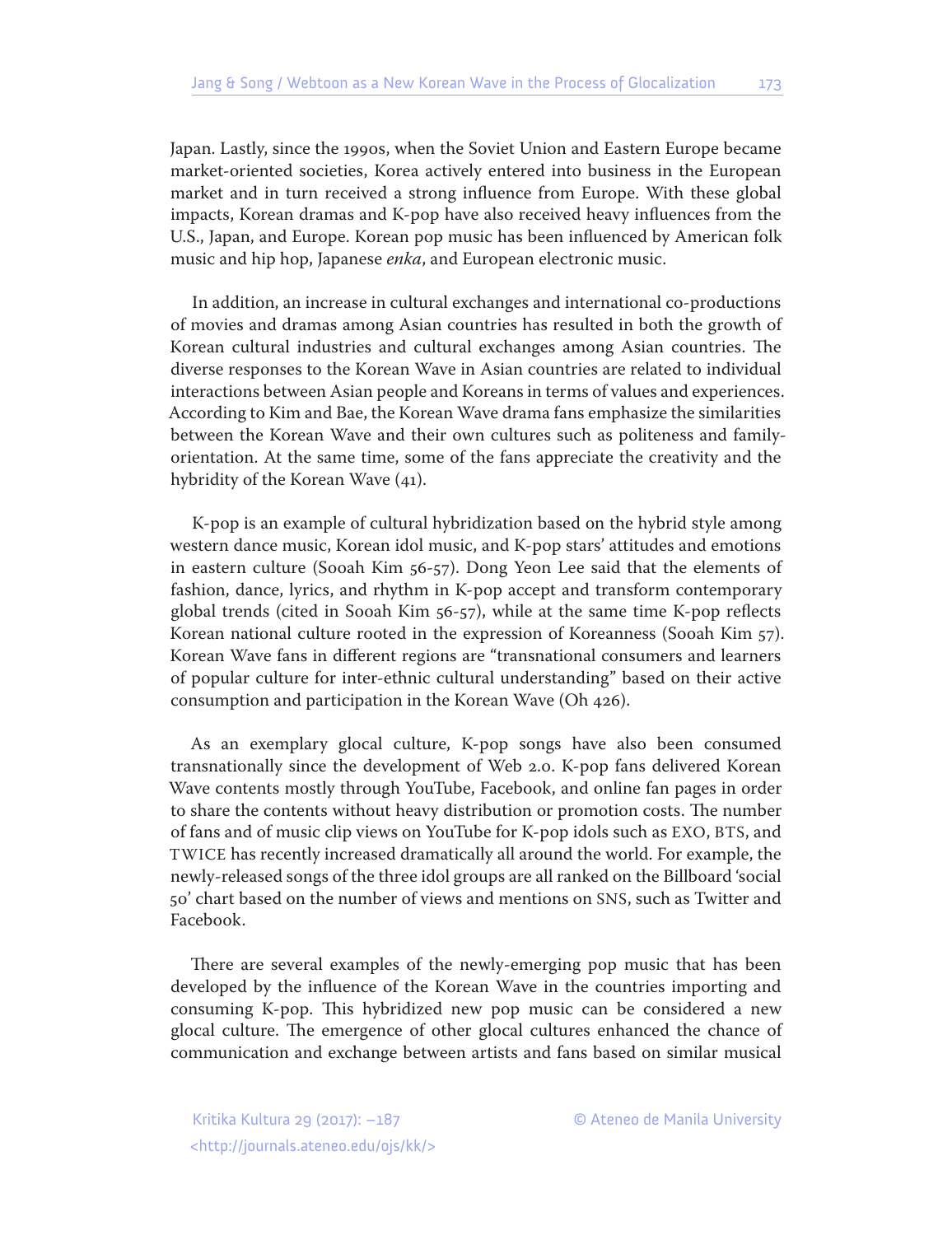tastes. As explained in the process of the development of glocal culture in Figure 1, glocal culture creates another glocal culture in local societies that consume the foreign glocal culture. The Korean Wave, especially K-pop, has influenced local music in foreign countries and led them to create new-style music following the style of K-pop. Furthermore, K-pop in Laos shows a different development of glocal culture. In Laos, K-pop is consumed through Thai mediators, such as new media, entertainers, and K-pop fans due to the cultural proximity and geographical condition. Laos frequently receives the "Thai version of the Korean Wave," and it may be more attractive for them than the original version of the Korean Wave (Sueun Kim 140; Kim and Bae 40).

#### WEBTOON AS GLOCAL CULTURE

#### **1. Development of Webtoons in Korea**

The webtoon is one of the representative genres of Korean pop culture showing Korean digital culture, consumed transnationally with the expansion of global digital networks (Lyou and Lee 567). The term *webtoon*, a combination of the words *web* and *cartoon*, was coined when Korea created webcomics or *manhwa* published online. Webtoons are also known as mobile cartoons, digital comics, web *manhwa* in Korean, and *keitai manga* in Japanese (Lynn 1). *Manhwa* is a synonym for all genres of Korean comics published in print and online. The webtoon genre was first created in Korea as a new *manhwa* format supported by digital technologies and the networks of web portal sites and mobile phones (Jin 193). A webtoon is different from a scanned version of print comics, and it is a new form in global comics markets where the French and Japanese comics industries are leading. Korea has produced a variety of webtoons since 2003 that continue to change the way of reading comics, such as through highlighting images more than texts. The spread of smart-phones contributed to expanding the platform of the webtoon industry (Griffith B2).

In the past, Korean *manhwa* was undervalued due to several reasons, such as copying Japanese manga and less diverse stories. In the 1980s, the comics market industry was boosted when comics started to deal with more diverse stories and social issues such as the Korean democratization movement. However, the Korean comics industry has declined since 1998 when Japanese manga and popular culture products were imported and became popular. In order to attract Korean readers' attention, Korean comics copied the styles of Japanese manga and produced standardized works. However, Korean comics readers did not consume those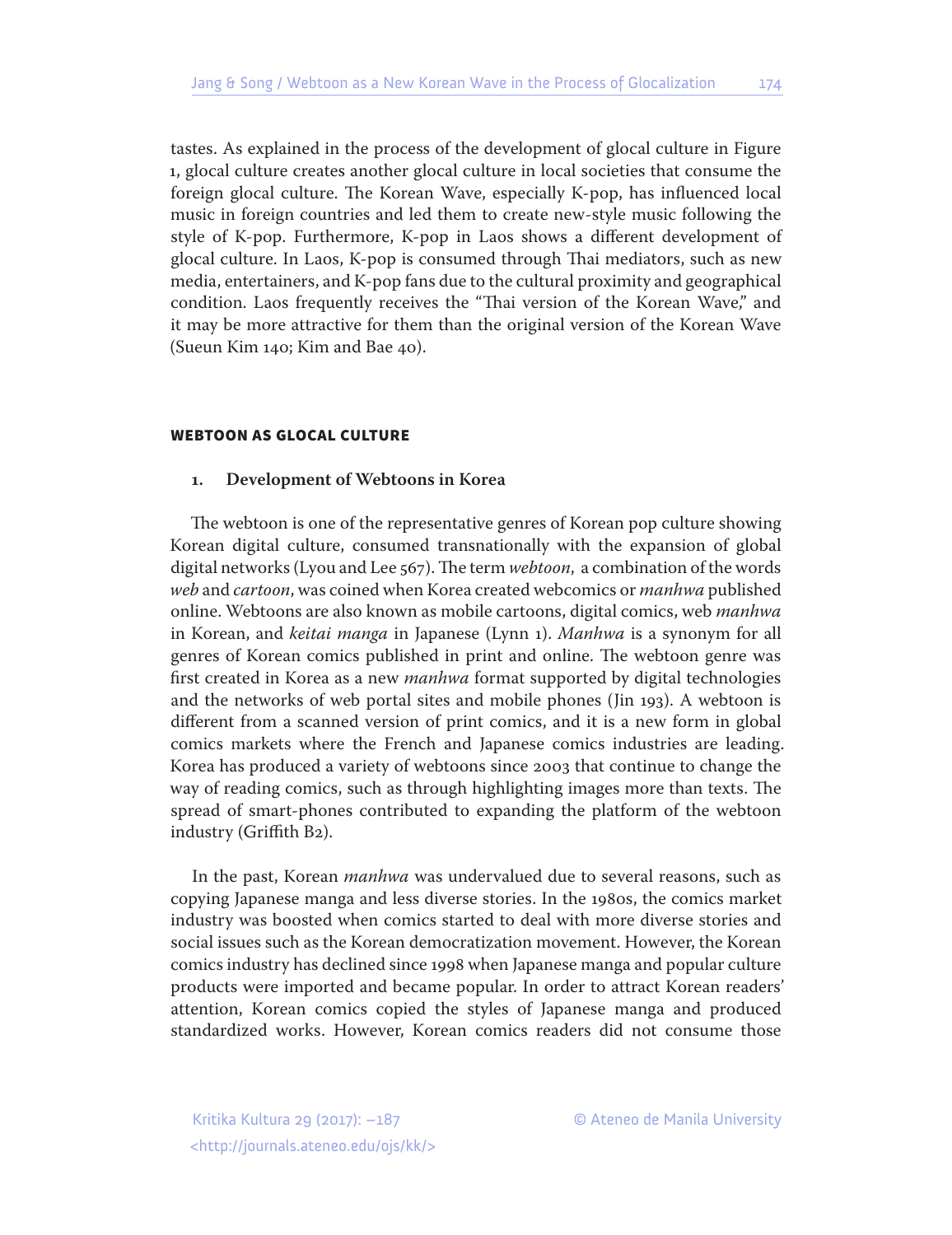styles of Korean comics, and the Korean economic recession in 1997 affected the decline of the Korean comics industry (SJ. Kim 53).

The webtoon industry emerged at the turn of the century as a new genre in the Korean cultural industry through the increase of web users in the age of the Internet. Webtoons can be created and shared by anyone, and they do not need to be trained in advance. They can freely upload webtoon episodes consisting of stories and graphics on their own blogs. Webtoons were created by amateurs in 1999 as pictorial diaries or visual essays. Webtoons were published online free of charge because they were not designed to be commercially-oriented.

The increase of digital content consumption in Korea has had a big impact on fostering webtoon production. As the popularity of webtoons increased, professional comics artists joined and contributed to the diversity of webtoons. In the beginning of webtoon production, the main contents of webtoons were social issues from everyday life, such as poverty, cyber bullying, suicide, youth unemployment, and domestic violence. Amateurs made episodes found in everyday life and attracted sympathy from viewers. These works became a new genre called *il-sang-toon* meaning webtoons dealing with everyday life stories. The spread of webtoons contributed to changing negative prejudices against *manhwa* in print and to boosting the Korean comics industry.

Webtoon creators, whether or not fully educated to be professional comics artists, can apply for contests and events organized by webtoon productions. At first, this kind of unconstrained production system was too innovative and unconvincing for professional comics artists to accept. Thus, the system was challenged by professional comics artists in the early spread of webtoons.

Since 2003, the largest portal sites, such as Daum and Naver, have launched webtoon services and contributed to the increase of webtoon consumption by enlarging the audience among youth. In addition, the portal websites encouraged both amateurs and professional comics artists to publish their work regularly. The contents were also diverse including romantic stories and historical epics, similar to *manhwa* in print. These days, the Korean webtoon industry makes profit in variety of ways. In addition to charging for content, as the views of webtoon titles on the portal sites have increased, web sites can earn income through advertisements. As the webtoon fans have increased dramatically, portal sites compete against each other to secure traffic and to invite webtoon fans in order to increase the number of portal users. Both Naver and Daum use "a hub-spoke model that reduces costs for production, distribution, scouting new talent, and diversification of contents" (WY. Lee).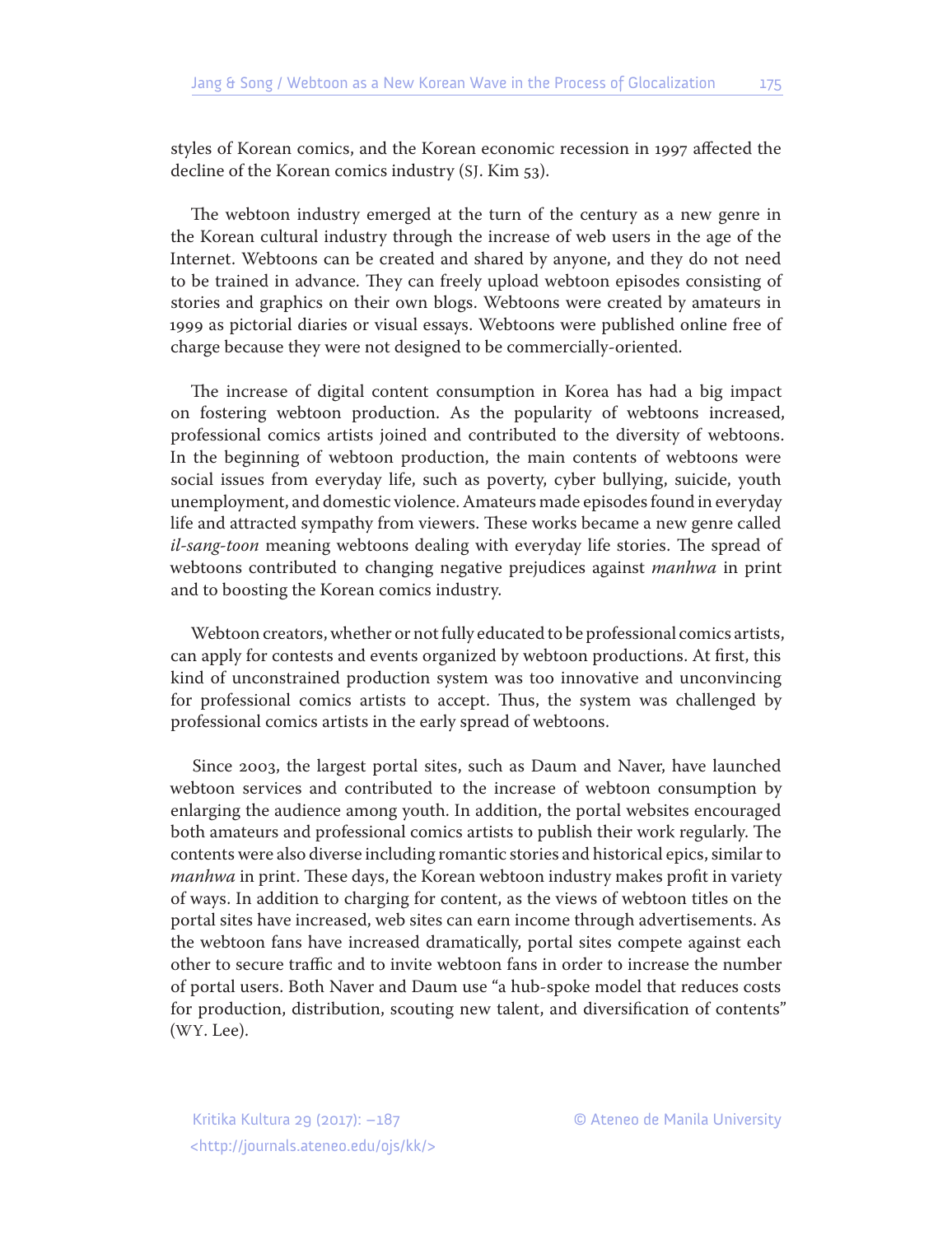Furthermore, the use of smartphones has caused the expansion of the webtoon market for all ages. As shown Figure 2, the Korean webtoon market has been growing consistently, and reached 357 billion Korean won in 2016.



Korea's webtoon market size (Unit: 100 million won)

**Fig. 2.** Korea's Webtoon Market Size. From Hong, Joo-Hee and Eun-Soo Jin, "Webtoons aim to draw in more overseas readers"

The success of webtoons also promotes the production of Korean cultural products through a one-source-multi-use (OSMU) strategy. The business model of production and distribution has benefited from intense domestic competition, leading to constant innovations in OSMU, incorporation of digital and mobile technologies with low cost and risk incubation of new artists, free market-testing, and dispersed risk. Highly-rated webtoon works are recreated in diverse genres, such as film, drama, musicals, online games, and earn profits from signing a contract for publication rights. These OSMU webtoon products are currently "valued at around 420 billion won (\$368 million) and is expected more than double at 880 billion won by 2018" (WY. Lee).

In order to promote OSMU benefits in Korean cultural industries, the Korean government has provided an indirect support for the webtoon industry and webtoon artists in Korea. Those support includes provision of public subsidy and investment programs, abolition of unnecessary regulations, and provision of translating service for foreign webtoon markets. In addition, the government established a policy for reducing pirate or illegal websites from 10% of total market in 2013 to 5% of the market by 2018 (Lynn 10).

<http://journals.ateneo.edu/ojs/kk/>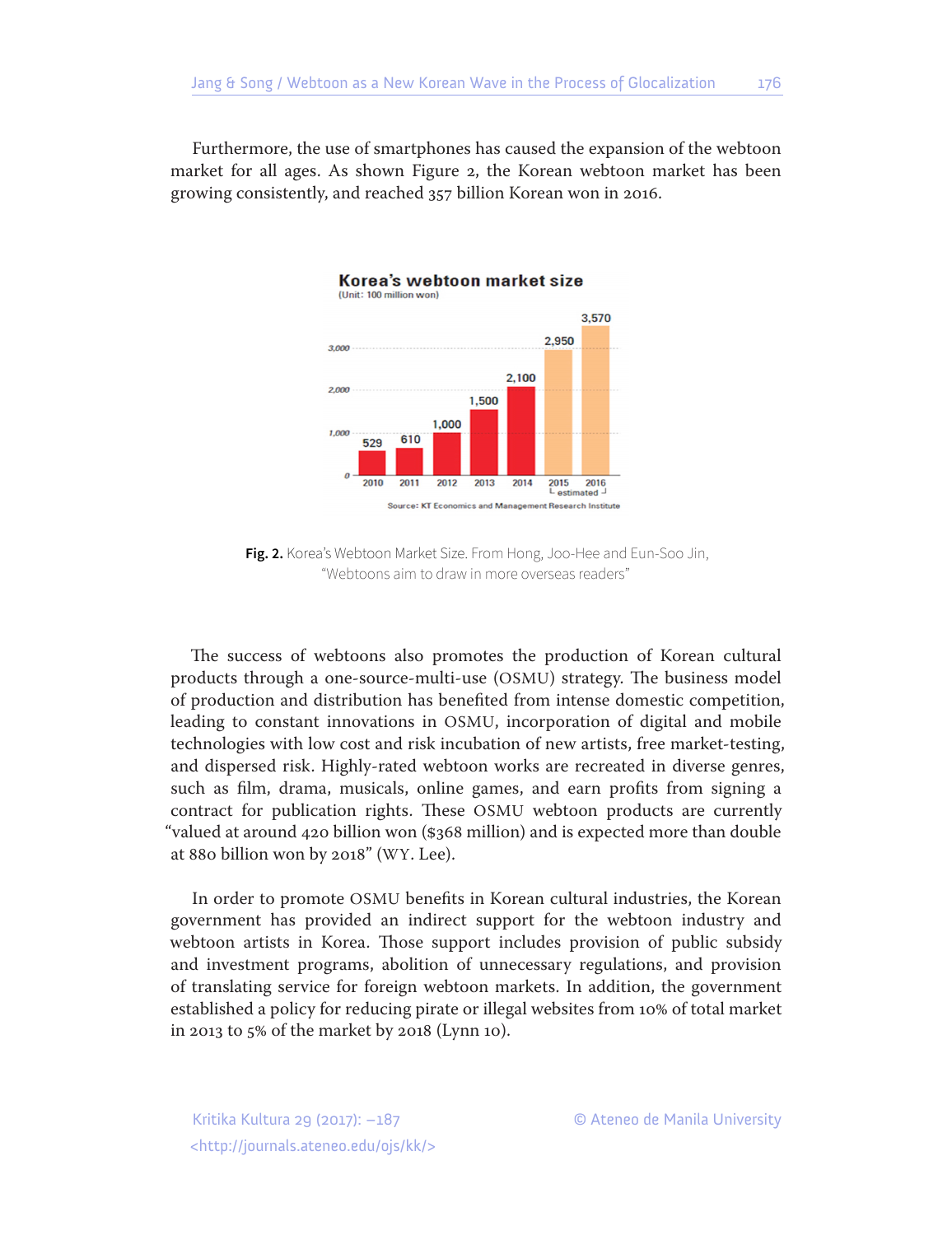## **2. The Characteristics and Elements of Webtoons**

Figure 3 shows the characteristics of webtoons and elements of creating webtoons on an interactive platform. Most webtoons consist of a long-strip format for scrolldown viewing on a webpage or mobile application. The format of vertical scrolling and presenting sequence helps webtoon readers to understand the storyline quickly and has a feel similar to watching a short movie. Nonlinear storytelling invites viewers to share their opinion with webtoon creators through text messages. Many webtoon creators have recently used digital techniques, such as flash animation and video/sound effects. These functions of sound and interactive motion stimulate webtoon readers' senses and develop their storytelling skills.



**Fig. 3.** The Format and Function of Webtoon Creation

<http://journals.ateneo.edu/ojs/kk/>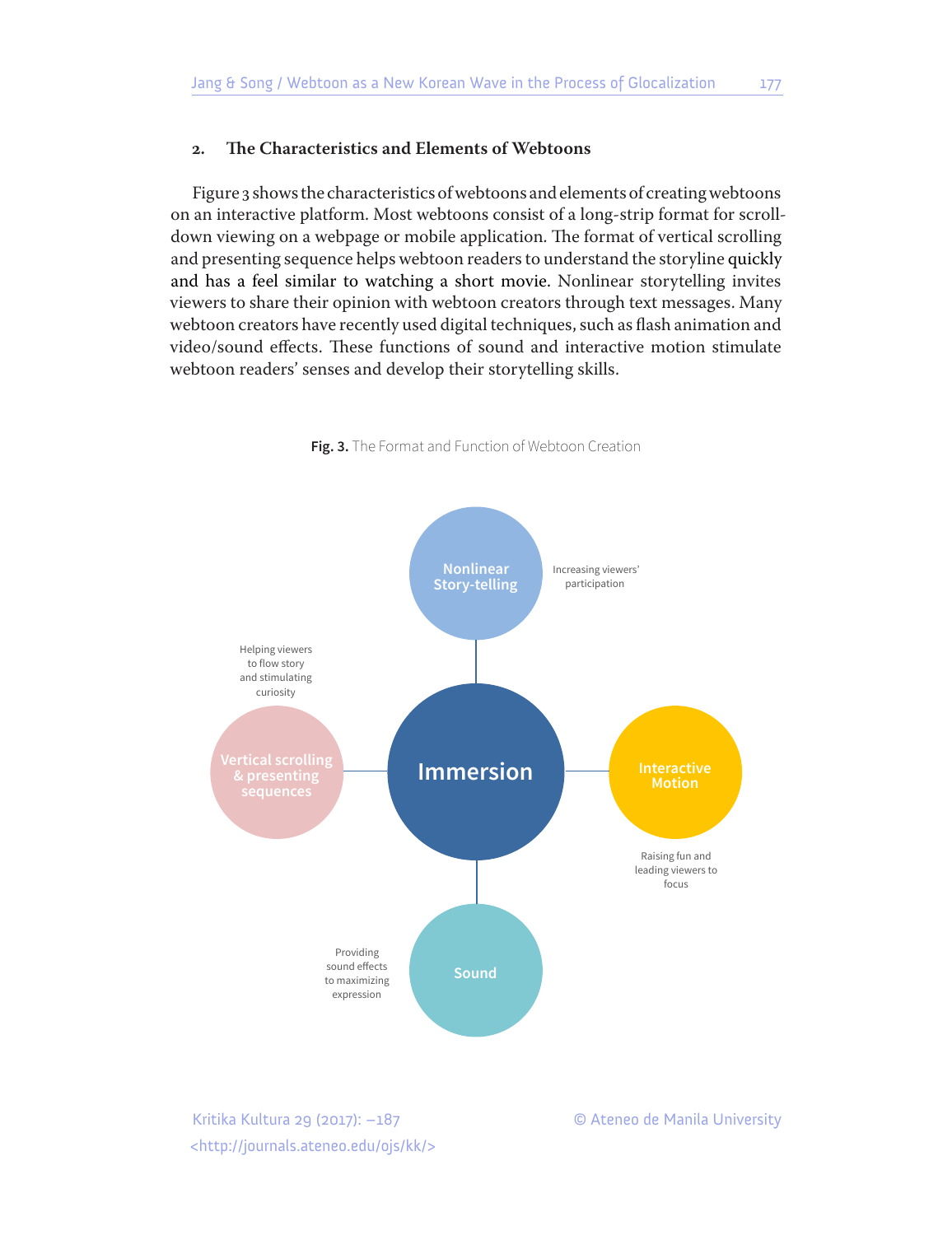Webtoon creators have been creating their works based on digital technology by using new expression tools, such as moving image and sound, and visualization of texts in webtoons. Korean webtoons came to be identified as a new multimedia type helping readers to read quickly and understand meanings easily. As shown in Figure 4, webtoon formats are clearly different from original comics *manhwa* or other foreign comics with four cuts (or more). In addition, the format and functions of Korean webtoons lead the readers to follow the quick development of the storyline and enjoy visual images. The new style of webtoon reading is clearly different from that of reading printed comics images and texts carefully.

Figure 4 shows the format of vertical scrolling shown in Korean webtoons. One vertical scrolling of the webtoon on the left is composed of three cuts of the printed comics on the right. In this way, the readers can understand the storyline of the image similar to watching a movie. In short, webtoons are more image-oriented like movies while the printed comic books are text-oriented like novels.

In addition to the technical characteristics, webtoons demonstrate interactive creation among producers and consumers. The emergence of a global network society and its socio-cultural consequences such as individual empowerment,



**Figure 4.** The Example of Vertical Scrolling and Presenting Sequence of Webtoon. Retrieved from Back, Eun-ji (89).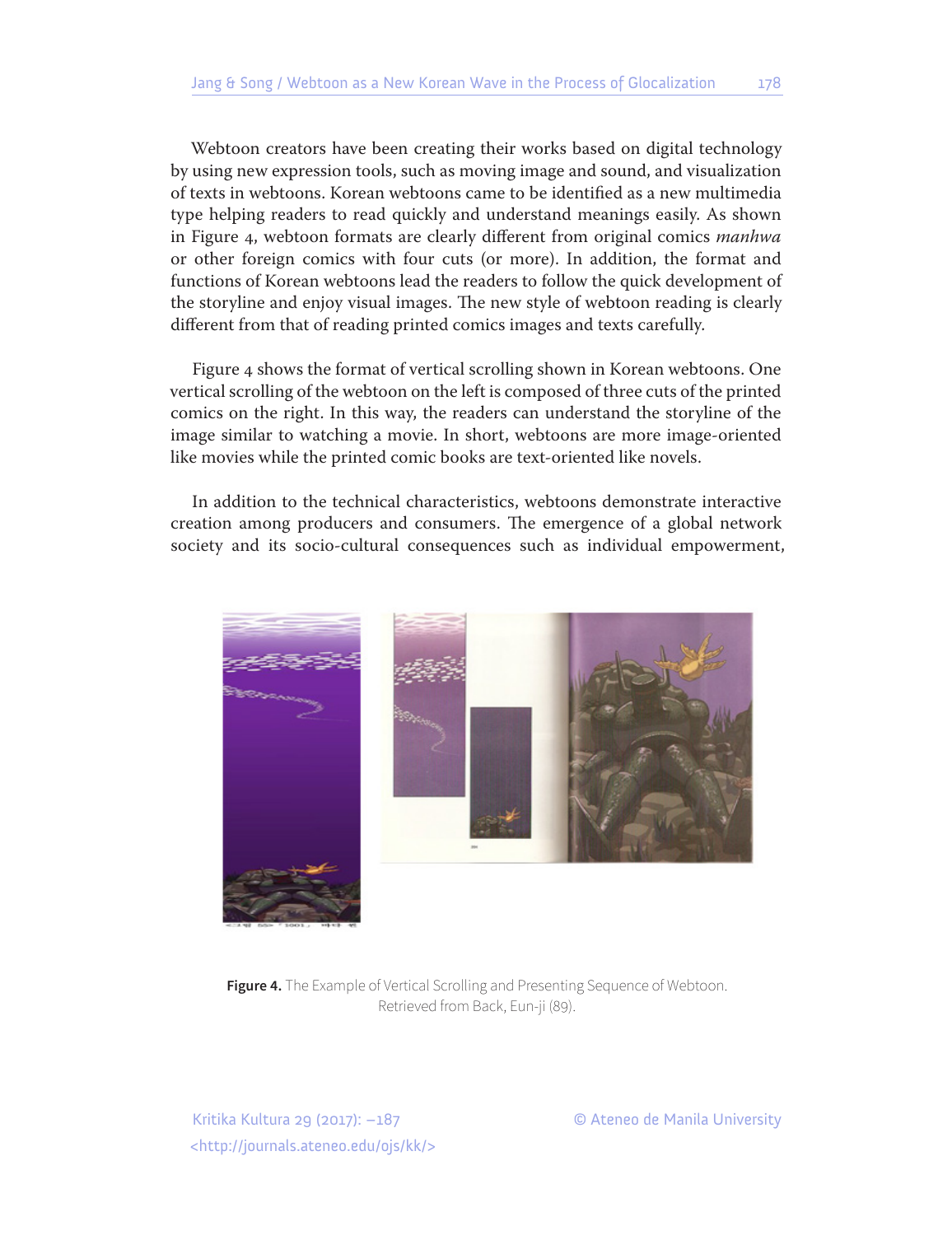collective intelligence, and two-way communications create conditions for the interactive creation of webtoons. According to Leadbeater, individuals freely participate in sharing, creating and collaboratively developing ideas in the age of web 2.0 and achieve collective intelligence (cited in Pham 39). The examples of interactive creation in webtoons are shown in reply function and viewers' active participation on the webtoon platforms. Webtoons are spread through open platforms where creators, producers, and users can all participate in the process of content creation. Webtoon readers are asked to reply at the end of episodes, and viewers freely express their feelings. Webtoon creators can read replies quickly and reflect them in next episodes. Some webtoon creators confess that they make revisions and develop ideas based on webtoon replies. In this way, the ecology of webtoons enables both creators and readers to communicate and develop ideas together.

#### **3. Webtoons as a New Glocal Culture of the Korean Wave**

Korean webtoons follow the processes of the development and transnational consumption of the glocal culture. As described in Figure 1 above, the glocal culture emerged in the process where local society accepted globalization and created a new culture based on the original local culture. Then, the glocal culture is delivered to other local societies, having an impact on the receivers of the glocal culture to appreciate and create a new culture based on their own cultural tastes.

The Korean *manhwa* was first influenced by the styles of foreign comics with globally popular contents. Then, Korean webtoons, the first genre of providing comics through portal websites and mobile applications in the world, emerged in the context of the socio-cultural characteristics of Korea. The broadband diffusion rate of Korea is ranked among the highest in the world, and fast Internet speed and mobile technologies allow Korean Internet users to consume and easily share contents with others. The highly developed digital environment builds "a central hub for inflow and distribution of webtoons content, the site of revenue generation, and incubation of further content" (Lynn 4). In addition, digital users consume cultural contents online within 10-20 minutes, regardless of genre, like a film or novel. In Korea, the number of Internet, digital, and mobile users has dramatically increased with the fast development of the IT industry, and they enjoy short segments and even create digital contents in bite-sized pieces. The term "snack culture" refers to the cultural behaviors of "consuming information and cultural contents in a short time rather than engaging in deep reading," and this snack culture has been the representative cultural scene of Korea (Chung). A genre of webtoon was able to be developed by online Korean users, both creators and fans, with the boom of snack

<http://journals.ateneo.edu/ojs/kk/>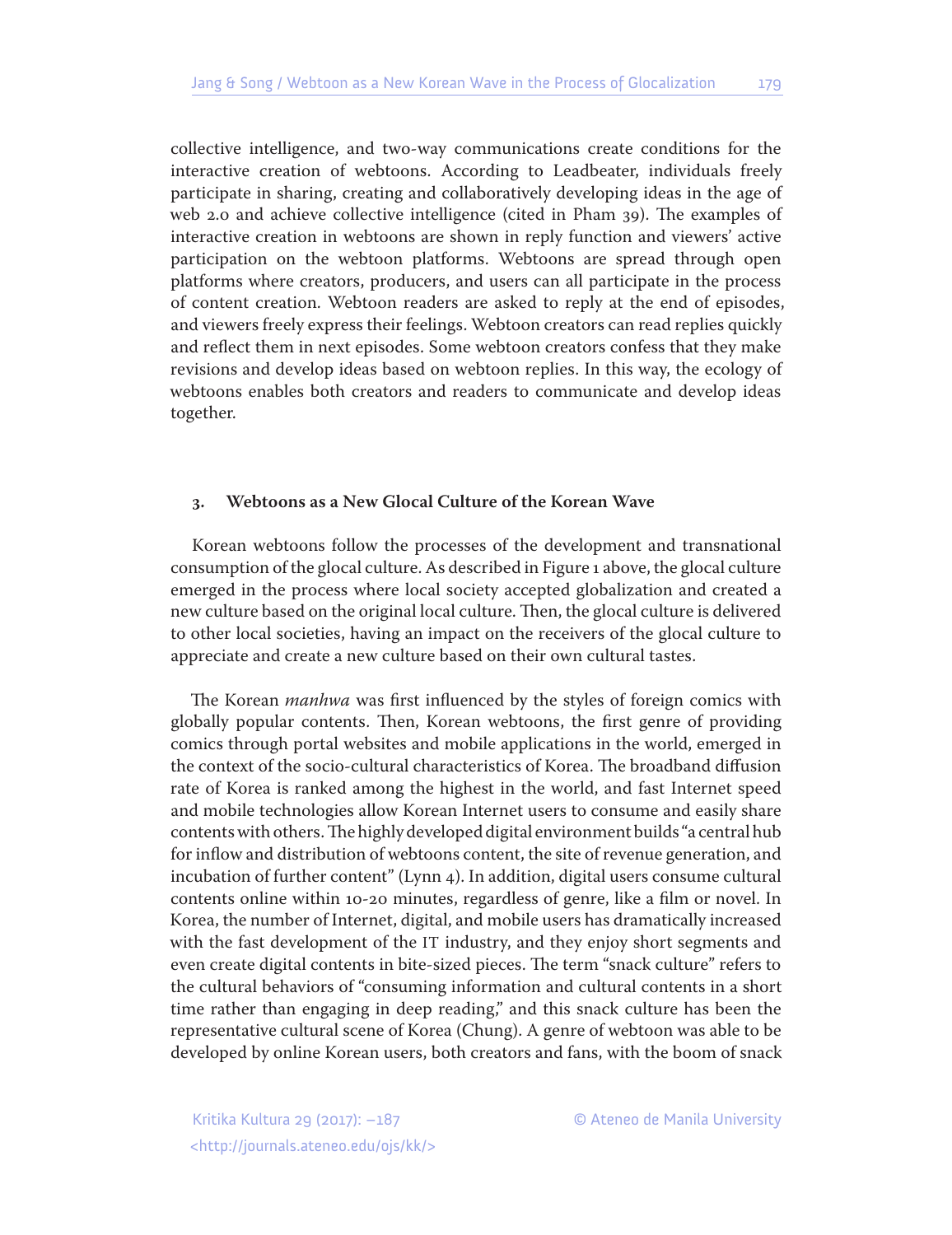culture in Korea. In other words, the global cultural content, comics in print, was recreated by Korea's local strengths (IT industry) and by Korean local consumption culture (heavy use of digital and mobile service with snack culture).

The next step is the spread of glocal culture, webtoons in this context, to other societies. Although the Korean webtoon is still at the beginning stage it is a highly potential digital content in the global comics market. The Korean comics industry has exported webtoons to foreign comic markets, such as France, Japan, and Southeast Asia countries. At first, the webtoon was not easily accepted by foreigners used to consuming comics by reading a book or magazine, such as Japanese manga. Nonetheless, the number of webtoon viewers in the world is visibly increasing. As shown in Figure 5, CNN introduced the growth of the webtoon market in the world.

Popular Korean webtoons are now being offered on the Internet and mobile platforms in local languages in many countries. Since July 2014, Naver has offered Korean webtoons to 18 million global readers. At first, Naver provided webtoons only in English, but recently it has provided webtoons in a variety of languages such as Chinese, Taiwanese, Thai, and Indonesian. Kakao's Daum Webtoon launched its global service earlier than Naver, in January 2014 through the US-based Tapas Media. Daum offers Korean webtoons in English and Chinese (Lynn 4-5).



**Fig. 5.** The Potential of Webtoons on CNN. From CNN. "South Korean Webtoons Craze Goes Global"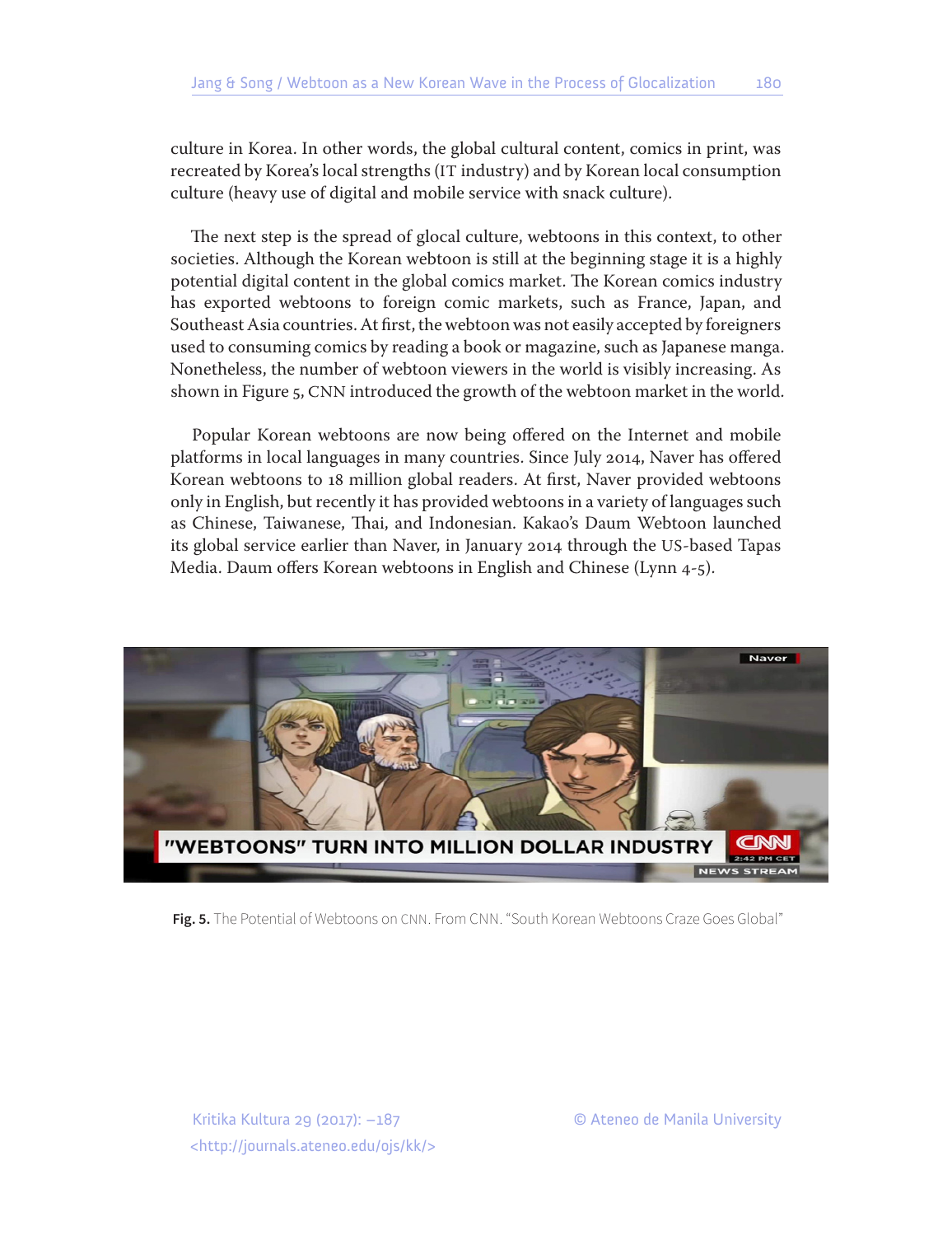As seen Table 1, the global market size of printed cartoon comics is estimated at USD58.65 million, and that of webtoons is about USD7.07 million in 2017. However, the global market size of printed cartoon comics keeps decreasing while the global webtoon market is sharply increasing. The global market size of digital comics, such as scanned comics, is also increasing. Asian countries occupy the 45% of the webtoon market in the world, and among them, Japan consumes the most webtoons (Mang).

| Year/<br><b>Market</b><br><b>Size</b> | 2011  | 2012  | 2013  | 2014  | 2015  | 2016  | 2017  | 2018  | 2019  |
|---------------------------------------|-------|-------|-------|-------|-------|-------|-------|-------|-------|
| <b>Printed</b><br><b>Cartoon</b>      | 72.01 | 71.08 | 64.79 | 63.51 | 61.97 | 60.36 | 58.65 | 56.87 | 54.97 |
| Webtoon                               | 3.30  | 4.26  | 4.57  | 5.38  | 5.91  | 6.47  | 7.07  | 7.71  | 8.40  |

**Table 1. Global Market Sizes of Printed Cartoons and Webtoons (Unit: Million US Dollars)**

Source: Mang, Ha Kyung, "Webtoon Hallyu will win over global comics market."

The third step is creation of the new glocal culture in local societies. With the popularity of Korean webtoons, some foreign countries, such as France, Japan, Vietnam, and Indonesia, have introduced the Korean webtoon model in their comics industry, creating similar and/or new styles of webtoons.

As webtoons became more familiar and received favorably in France, a new comic company called "Delitoon" was built in France in 2009 under the influence of Korean webtoons. In the beginning, the main genre of Delitoon was scanned comic book rather than pure webtoons. However, with the increasing popularity of Korean webtoons, actual webtoon-style comics have been developed by Delitoon, called the "French webtoon." Since 2015, the Delitoon company has provided 40 Korean webtoons in total and three webtoons created by local webtoon creators (MH. Kim).

In Japan, NHK Entertainment and Lezin Entertainment, the main providers of Korean webtoons since 2013, are now producing localized webtoons created by local webtoon creators. Some of the popular localized webtoons in Japan were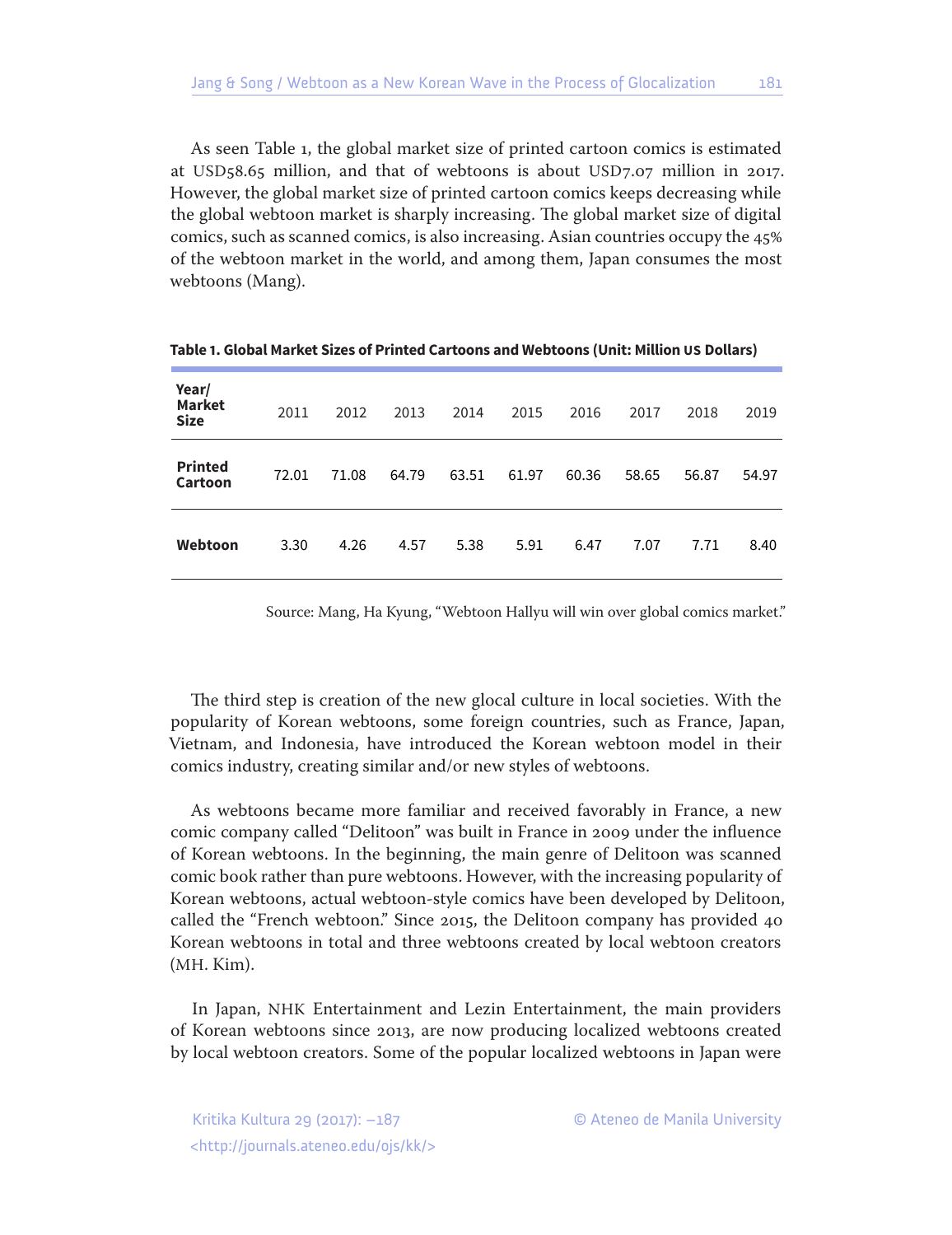reproduced either as a book or animation and then sold to other countries. For instance, the webtoon titled "Re-life" created by Japanese creator, Yayoi Soyou, has been very popular in Japan and was reproduced as a TV animation. Recently, "Relife" was introduced to Korea and France (Hong).

Webtoons are creatively recreated by local artists in Southeast Asian countries as well. This is mainly due to the policies of the major webtoon providers in Korea, Naver and Daum, not only introducing Korean webtoons but providing opportunities for local creators to become webtoon artists through contests and education. For example, Naver's "LINE Webtoon" holds contests to cultivate local webtoon creators, such as "Challenge League and Super Hero Contest" in Indonesia. Chosen local creators can upload their works to the LINE Webtoon, and some of the works have received high popularity, and are even reproduced as a movie or a game.

Other than Naver and Daum, Toomics, a medium-sized Korean webtoon company, has built a partnership with local platforms in Southeast Asian countries. In addition, Korean webtoon artists have built their own studios and uploaded their webtoons to local platforms (JY. Kim). By doing so, the Korean webtoon companies, regardless of size, are building a webtoon industry ecology in the world.

In this way, Korean webtoons are consumed transnationally, and Korean webtoon companies have used the strategies of localization in foreign countries, cultivating local societies to create new types of webtoons. This shows a clear example of transnational consumption and re-creation of glocal culture.

The growth potential of webtoons can be immeasurable in light of global digital systems and the participatory culture of global webtoon fans (Pham 67-69). Korean webtoons have spread with the debut of portal sites and Korean mobile suppliers in foreign countries. Webtoon fans online have contributed to introducing popular Korea webtoons to the local comics audiences. Webtoons were offered free to Internet users in Korea at the beginning, and this was one of the important causes for the rapid spread of webtoons. Korean webtoons became very popular on the channels of social network services and mobile applications in foreign countries that have received Korean dramas and K-pop for a long time. It should be noted that foreign webtoon fans actively participated in translating and sharing webtoons with other fans even before Korean webtoon suppliers officially provided webtoon services in foreign comics markets.

Webtoon fans not only consume webtoon contents but also promote and create derivatives, similar to the way K-pop fans do. The derivatives are the works of fan-art, fan-toons, and fan-fic where fans recreate the characters and stories of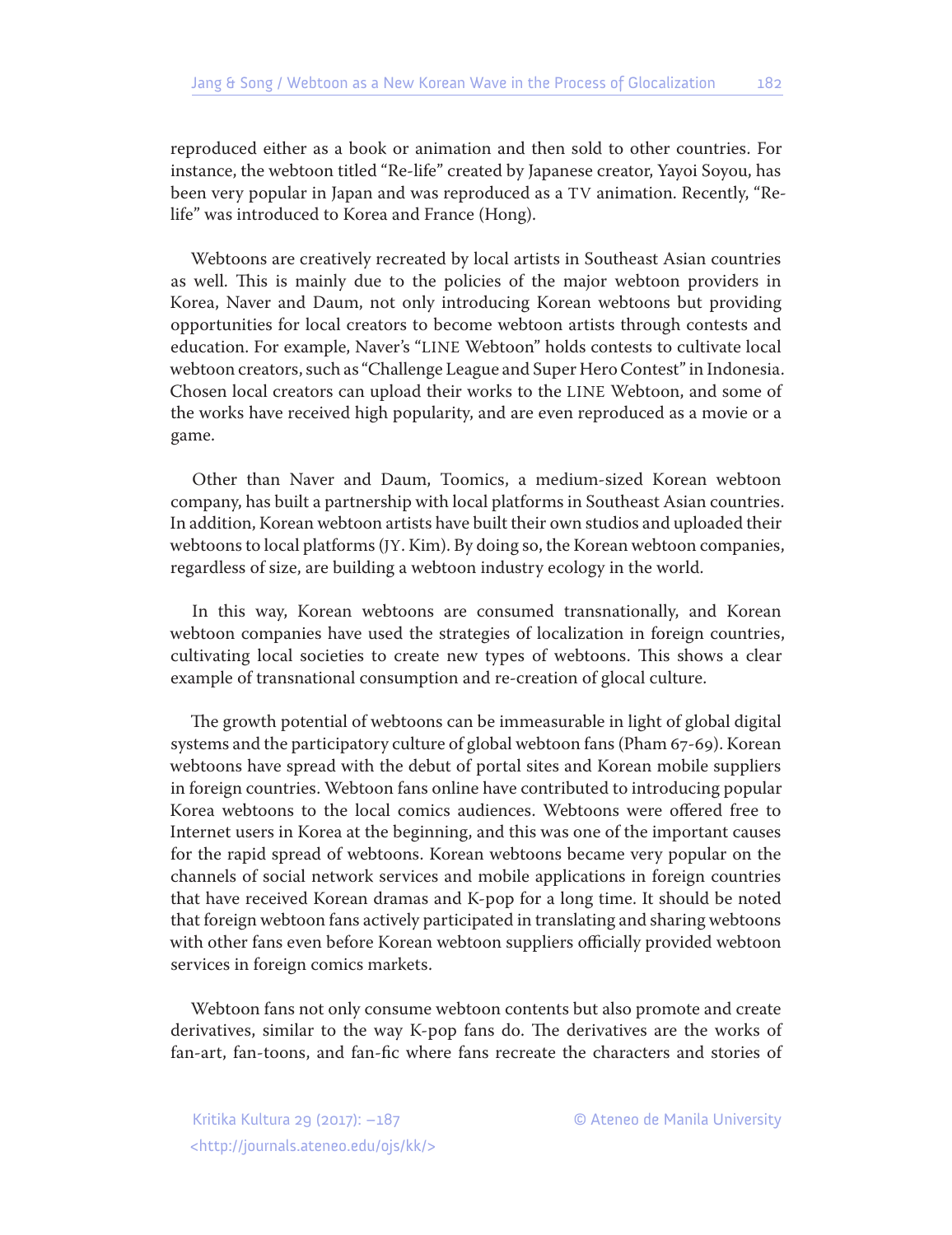original webtoon titles. In doing so, webtoon fans feel a sense of accomplishment and share those derivatives through online communities and on SNS in order to communicate with other webtoon fans. Interestingly, there is the type of webtoon reader who consumes derivative works more than the original webtoon. The popularity of derivatives is result of the interactive means of webtoon consumption, with fans both producing and consuming contents. Tech-savvy webtoon fans also add subtitles and captions to their favorite webtoon titles and deliver them to other online communities. These fans are able to build transnational communities based on shared cultural tastes and global networks. Transnational cultural communities consist of people who share cultural identities and tastes beyond national boundaries. For instance, the fan group of the famous Korean webtoon "Tower of God" has generated "timely, efficient and emotionally appealing translations" by not only producing the secondary creations and subtitles but also sharing the interpretations on the webtoon and even the fans' daily life stories with other fans (Cho and Cho 248-250). These types of fan activities encouraged the sense of fan community and the two-way communications that can be easily built online and mobile environment.

#### **CONCLUSION**

This research points out that the Korean Wave shows an ongoing process of hybridization by incorporating local cultures. The paper has described the global impacts of the Korean Wave, Korea-specific socio-cultural characteristics that have produced the unique style of the Korean Wave under the mixture of global impacts. The globally-competitive Korean media industries supported by transnational networks enabled the Korean Wave to spread among inter-regional markets. The participatory culture of the Korean Wave fans should be highlighted in the process of glocalization.

The glocalizing dynamics of the Korean Wave can be seen in the process of consumption in foreign countries that consume the Korean Wave and in their creation of new pop cultures. Like K-pop, the characteristics of webtoons are in accord with the concept of glocalization that empowers local communities to balance the hybridity of global factors and local characteristics. The development of digital culture in Korea contributed to hybridizing and recreating the form of global cartoons into webtoons, a new genre of digital content. The themes of webtoons can be diverse and full of creative ideas. Since the webtoons as glocal culture have been shared through global portal sites and communication networks, webtoons are transnationally consumed. A variety of webtoon fans and fan communities is contributing to spreading popular webtoons by creating derivatives of webtoons

<http://journals.ateneo.edu/ojs/kk/>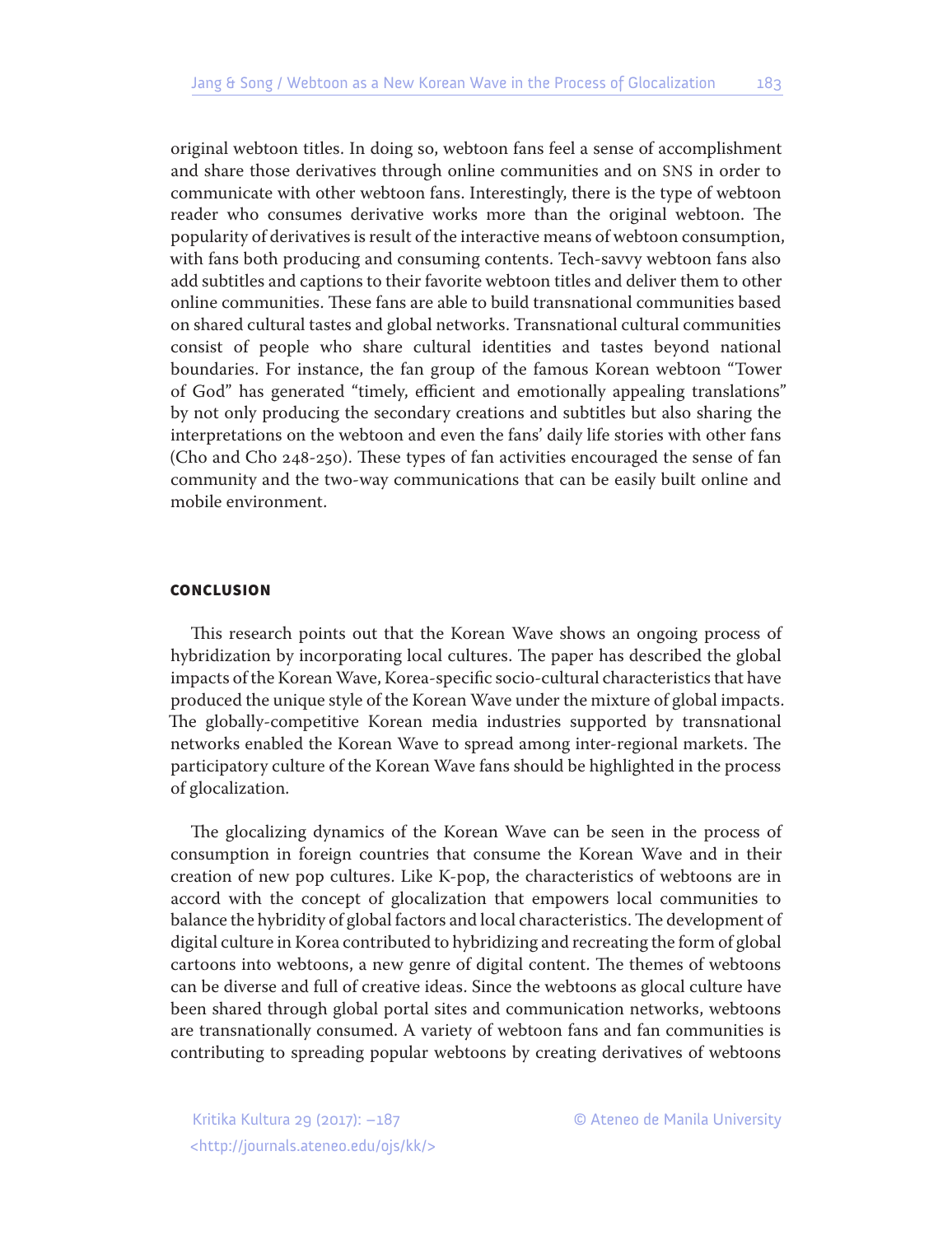and by providing subtitles. The initial appearance of webtoons in global cartoon markets was too innovative to change the ways of cartoon reading. However, with the growth of digitalization in platform and content production, webtoons were able to become rooted as a new genre of cartoons in many countries such as France and Japan. The production system of webtoons has been exported to foreign countries, and those countries can create new styles of webtoons.

With the increased exports of Korean webtoons and co-production with other local industries, this research anticipates that the familiarity and favorability of Korean webtoons have an impact on cultivating local webtoon artists. It is expected that local webtoon artists cooperate with Korean webtoon artists by sharing storytelling resources and techniques. In this way, Korean webtoons can build a bridge of sharing stories and feelings among webtoon artist from different countries, fostering cultural communications among webtoon industries and webtoon fans in the world.

Lastly, it is anticipated that webtoons can become representative contents of the Korean Wave and that the current webtoon fandom can build transnational cultural communities. Korean webtoons can also promote mutual understanding between Korea and the recipients of the Korean webtoons, especially among youth who mainly communicate through the Internet and mobile networks. Transnational cultural communities based on mutual understanding and cultural cooperation should be an ultimate goal of the glocalization of the Korean Wave rather than its economic effects.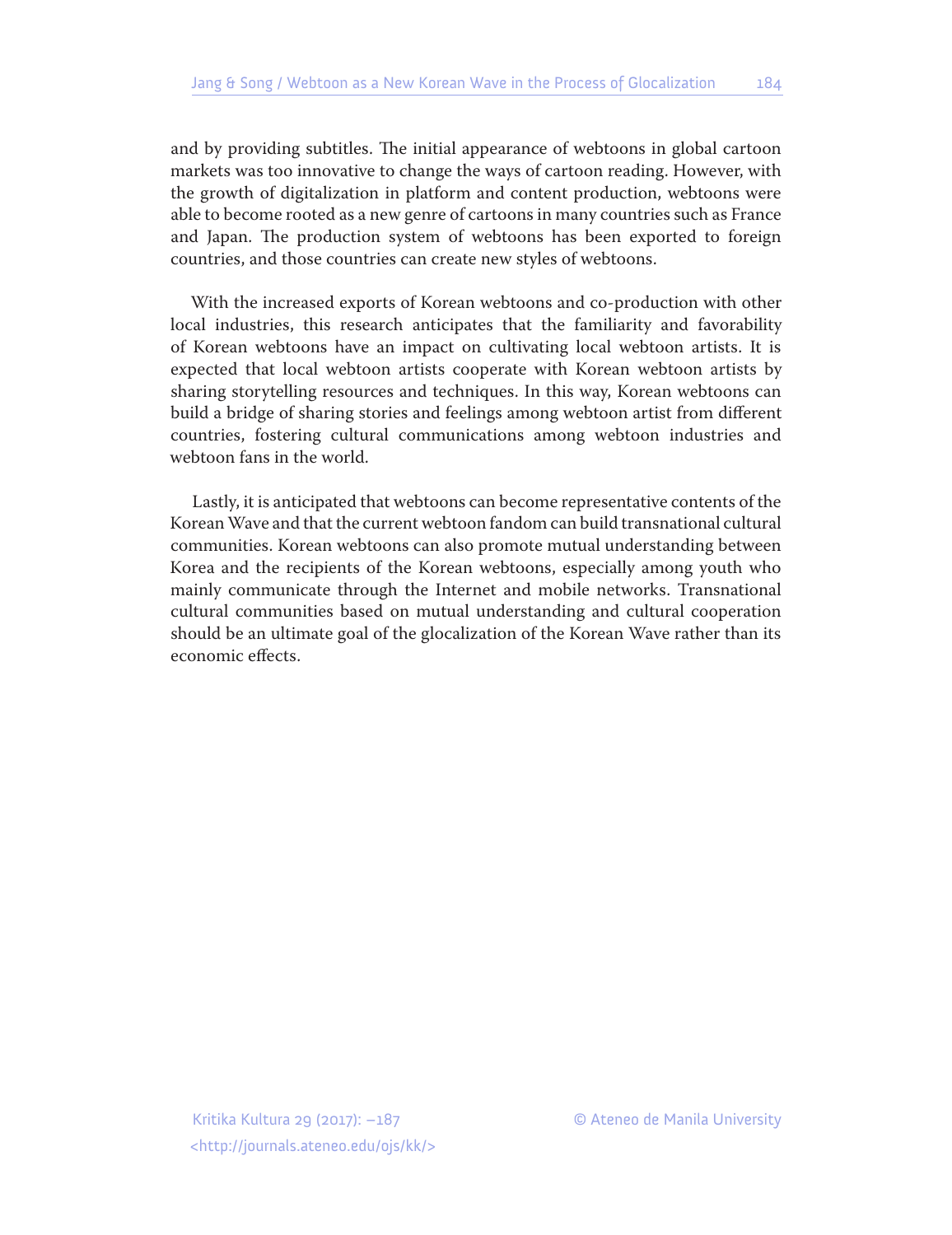# **Notes**

\* This work was supported by the National Research Foundation of Korea Grant funded by the Korean Government (NRF-2014S1A3A2044638). Direct all correspondence to Wonho Jang, Department of Urban Sociology, University of Seoul, Dongdaemun-Gu, Seoul, 02504, Korea (Email: wjang@uos.ac.kr, Telephone: 822-2244-2632).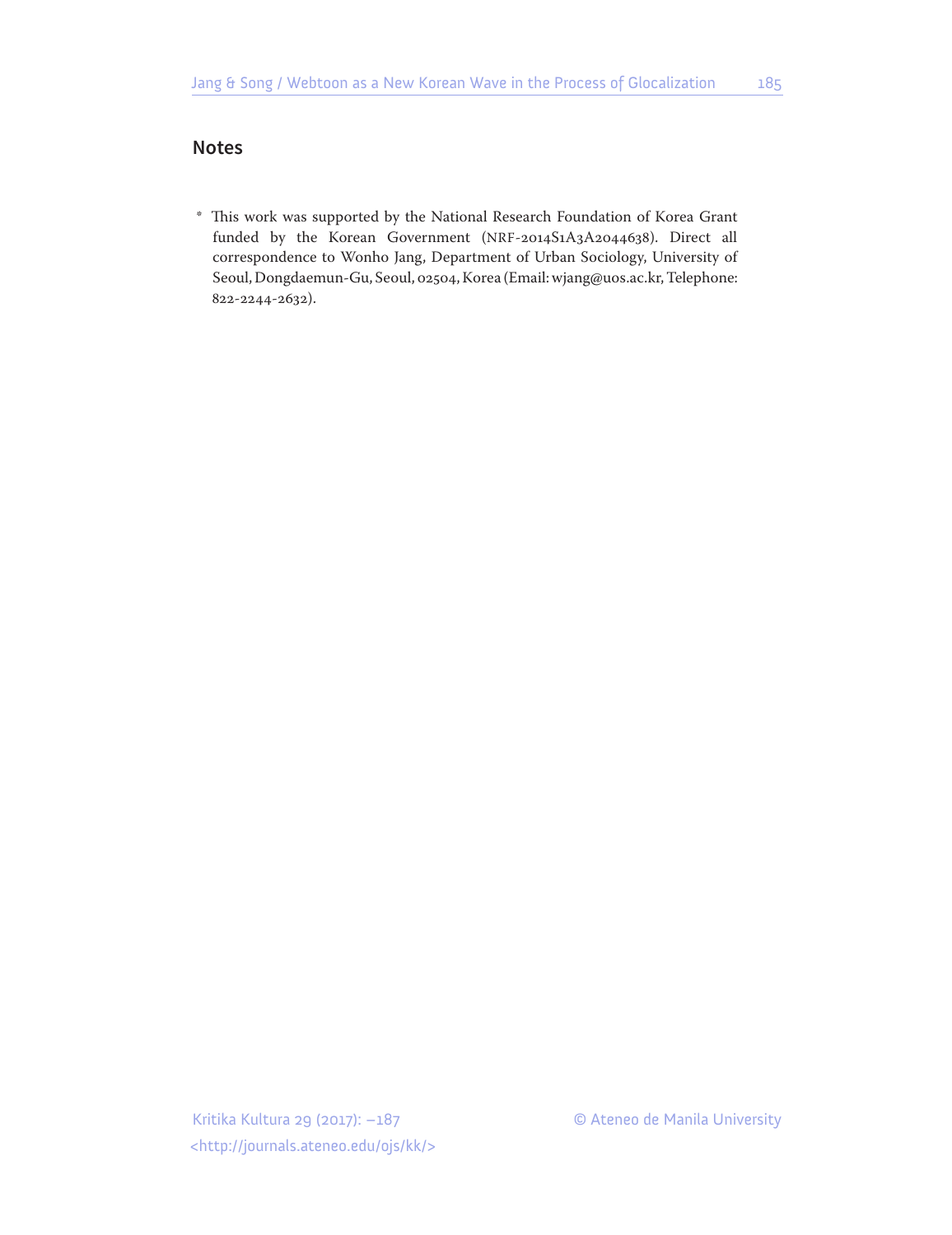# **Works Cited**

- Bae, Eun-Sok. "Reflection on Meaning of Korean Food's Globalization in Glocal Culture Age." *Humanities Contents*, vol. 18, 2010, pp. 337-54.
- Barker, Chris. *The SAGE Dictionary of Cultural Studies*. Sage, 2004.
- Cho, Sung-Eun and Won-Suk Cho. "Analysis of Webtoon Fan Translation: Emotive Characteristics of the *Tower of God* Fandom." *Interpreting and Translation Studies*, vol. 19, no. 3, 2016, pp. 239-263.
- Chung, Ah-young. "Snack culture." Koreatimes.co.kr. *The Korea Times*, 8 May 2017, http:// www.news18.com/news/tech/s-koreas-webtoon-culture-fast-becoming-internationalrage-1168835.html. Accessed 8 May 2017.
- CNN. "South Korean Webtoons Craze Goes Global." *CNN.com.* 4 Apr. 2016, http://edition. cnn.com/videos/tv/2016/04/04/south-korea-webtoons-hancocks-pkg.cnn. Accessed 17 Feb. 2017.
- Griffith, Janelle. "The Toon Boon: Digital Comics Are on A Roll in Stony Brook Exhibit." *Newsday,* 30, Mar. 2016,
- https://www.stonybrook.edu/commcms/wang/pdf/2016\_03\_30\_\_NewsdayWebtoon.pdf.
- Hong, Ji Min. "Popular Manhwa go abroad… 'Webtoon Hallyu' become localized and popular in abroad.'" *Seoul News Paper*. 30 Jan. 2017,
- http://www.seoul.co.kr/news/newsView.php?id=20170131017002. Accessed 8 May 2017.
- Hong, Joo-Hee and Eun-Soo Jin. "Webtoons aim to draw in more overseas readers."
- *Korea Joong Ang Daily*. 27 Jan. 2015, http://koreajoongangdaily.joins.com/news/article/ article.aspx?aid=3000152. Accessed 17 Feb. 2017.
- Jang, Wonho and Byungmin Lee. "The Glocalizing Dynamics of the Korean Wave." *Korean Regional Sociology*, vol. 17, no. 2, 2016, pp. 5-19.
- Jang, Wonho, Ik Ki Kim, Kum-Ju Cho, and Jung Eun Song. "Multi-Dimensional Dynamics of Hallyu in the East-Asian Region." *Korea Journal of Sociology*, vol. 46, no. 3, 2012, pp. 73-92.
- Jang, Wonho and Youngsun Kim. "Envisaging the Sociocultural Dynamics of K-pop: Time/ Space Hybridity, Red Queen's Race, and Cosmopolitan Striving." *Korea Journal*, vol. 53, no. 4, 2013, pp. 83-106.
- Jin, Dal Yong. "Digital Convergence of Korea's Webtoons: Transmedia Storytelling." *Communication Research and Practice*, vol. 1, no. 3, 2015, pp. 193-209.
- Kim, Ikki and Sang Joon, Bae. "The Korean Wave in Laos." *Korean Regional Sociology*, vol. 17, no. 2, 2016, pp. 21-43.
- Kim, In Seong. "Webtoon artists, how are you doing?" *Voices of Publics,* 21 Feb. 2017, http://www.vop.co.kr/A00001125579.html.
- Kim, Jeong You. "The middle sized Korean webtoon companies are expanding services by going abroad and increasing OSMU." *edaily,* 9 Jan. 2017, http://www.edaily.co.kr/news/ NewsRead.edy?SCD=JC61&newsid=01154566615796080&DCD=A00306&OutLnkCh k=Y. Accessed 8 May 2017.